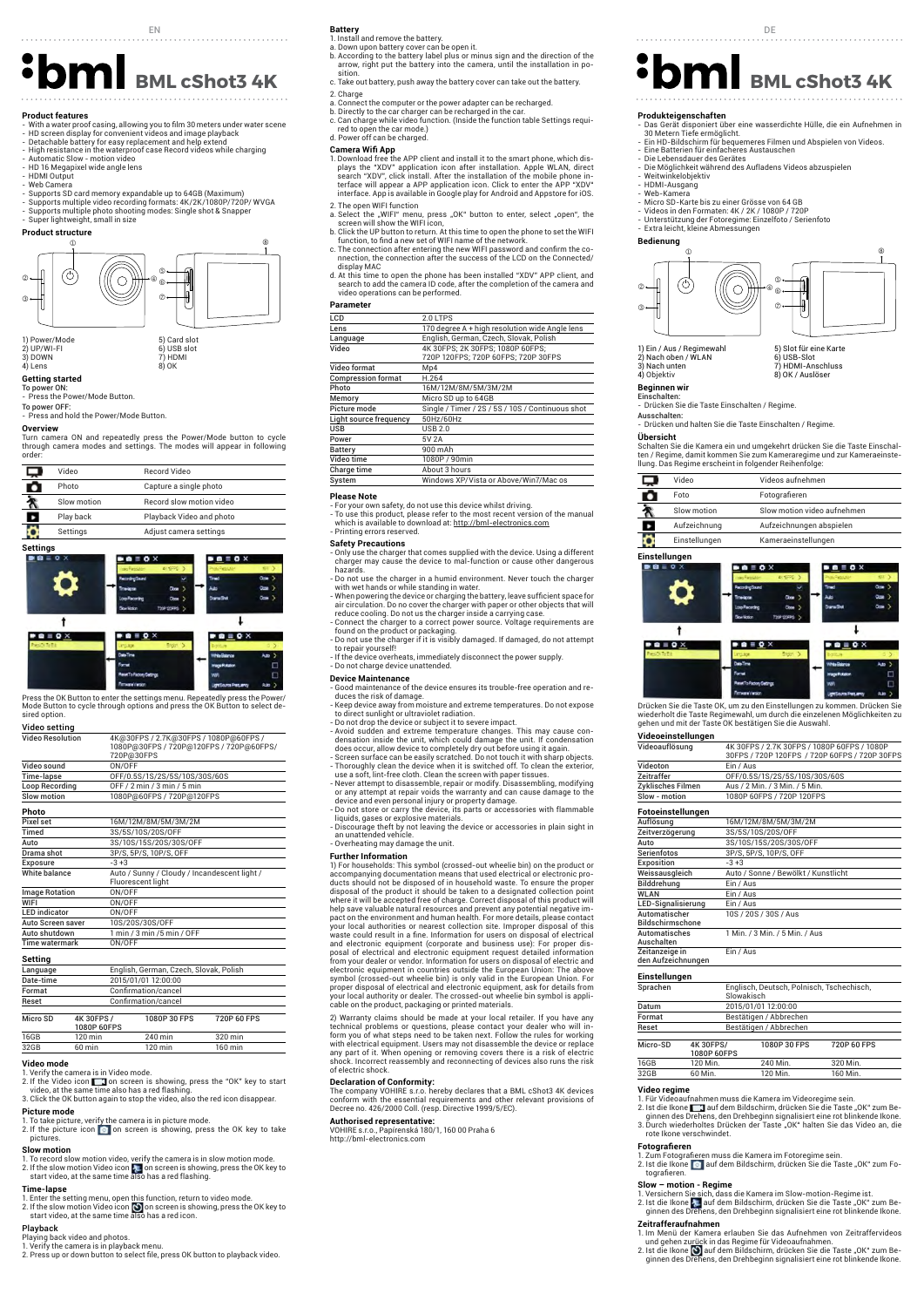**Abspielen von Aufzeichnungen**<br>Abspielen von Aufzeichnungen der Videos und Fotos<br>1. Schalten Sie die Kamera in das Regime zum Abspielen von Aufzeichnun-

gen um. 2. Drücken Sie die Taste hinauf oder hinunter, wählen die Datei und bestäti-gen mit der Taste "OK" zum Abspielen des Videos / Ansehen der Fotos.

**Batterie**<br>1 Finlegen der Batterie

- 
- 1. Einlegen der Batterie.<br>a. Öffnen Sie die Batterieabdeckung.<br>b. Legen Sie die Batterie laut Anleitung ein. Halten Sie sich an die richtige<br>– Polarisation. c. Vorsichtig geben Sie die Abdeckung wieder zurück an ihren ursprüngli-chen Platz.
- 

2. Aufladen

- a. Verbinden Sie die Kamera mit dem Netz mithilfe eines USB-Ladekabels.
- b. Laden Sie immer nur unter ständiger Aufsicht. c. Man kann das Gerät nur im Regime "Auto" gleichzeitig aufladen und verwenden.

### **Verwendung von WLAN und der Applikation zur drahtlosen**

**Bedienung**<br>1. Downloaden Sie die Applikation "XDV" und installieren sie auf Ihrem intelli-<br>1. genten Telefon. Die Anwendung ist kostenlos erhältlich bei Google für Android und iOS App Store zu spielen. Öffnen Sie eine installierte Software. Öffnen Sie die installierte Applikation.

2. Starten Sie das WLAN auf der Kamera mithilfe der Taste hinauf. a. In der Applikation wählen Sie im Menü "WLAN" und bestätigen mit der

Taste "OK".<br>b. Suchen Sie die Kamera in der Liste der zur Verfügung stehenden Geräte heraus und koppeln sie. Bevor Sie mit Ihrem Telefon koppeln, müssen Sie zunächst über die Anwendung machen "XDV".

| Parameter          |                                                                         |
|--------------------|-------------------------------------------------------------------------|
| <b>Bildschirm</b>  | 2.0"                                                                    |
| Objektiv           | Weitwinkelaufzeichnungen 170 Grad                                       |
| Sprachen           | Englisch, Deutsch, Polnisch, Tschechisch,<br>Slowakisch                 |
| Video              | 4K 30FPS: 2K 30FPS: 1080P 60FPS:<br>720P 120FPS: 720P 60FPS: 720P 30FPS |
| Videoformat        | Mp4                                                                     |
| Kompressionsformat | H.264                                                                   |
| Fotografien        | 16M/12M/8M/5M/3M/2M                                                     |
| Datenspeicher      | Micro SD max. 64GB                                                      |
| Fotografieren      | Einzel / Timer / 2S / 5S / 10S / Serienfoto                             |
| Frequenz           | 50Hz/60Hz                                                               |
| <b>USB</b>         | USB 2.0                                                                 |
| Stromversorgung    | 5V 2A                                                                   |
| <b>Batterie</b>    | 900 mAh                                                                 |
| Ladezeit           | um 3 Stunden herum                                                      |
| Svstem             | Windows XP/Win7/Mac os                                                  |

**Grundsätze und Hinweise**<br>- Zur Sicherung der eigenen Sicherheit verwenden Sie diese Bedienungsel-<br>emente nicht beim Fahren.<br>- Für die richtige Verwendung des Produktes lesen Sie die aktuellste Ver-<br>sion der Bedienungsanle

# - Herunterzulauen ist.<br>- Druckfehler sind vorbehalten.

**Sicherheitsgrundsätze**  - Verwenden Sie nur ein mit dem Gerät mitgeliefertes Ladegerät. Bei Verwendung anderer Ladegerättypen kann es zu Beschädigungen am Gerät kommen oder andere Gefahren entstehen.

- Verwenden Sie das Ladegerät nicht in sehr feuchter Umgebung. Berühren Sie das Ladegerät niemals mit nassen Händen oder wenn Sie im Wasser stehen.<br>Stehen.<br>Laden Sie das Gerät nur unter ständiger Aufsicht.
- 
- Laden Sie das Gerät nur unter ständiger Aufsicht.<br>- Laden Sie das Gerätes oder Laden des Akkus lassen Sie genügend Raum<br>für die Luftzirkulation. Verdecken Sie das Ladegerät nicht mit Papier oder<br>anderen Gegenständen, die
- 
- Beschädigung reparieren Sie das Gerät nicht selbst! Bei übermässiger Erhitzung trennen Sie das Gerät sofort von der Strom-

quelle. - Laden Sie das Gerät nur unter ständiger Aufsicht.

**Gerätewartung**  - Eine gute Wartung dieses Gerätes sichert einen problemlosen Betrieb und verringert die Beschädigungsgefahr. - Bewahren Sie das Gerät nicht in extremer Feuchtigkeit und Hitze auf und setzen Sie das Gerät keiner direkten Sonneneinstrahlung oder ultravioletter

Strahlung aus. - Lassen Sie das Gerät nicht fallen und setzen Sie es keinen starken Er-

schütterungen aus. - Setzen Sie das Gerät keinen plötzlichen und starken Temperaturschwan-

kungen aus. Das kann zu einer Bildung von Kondensfeuchtigkeit im Inneren<br>des Gerätes führen, die das Gerät beschädigen kann. Sollte es zu einer Kondensfeuchtigkeitsbildung kommen, lassen Sie das Gerät vor der nächsten<br>Verw

shalb nicht mit scharfen Gegenständen. - Grundsätzlich reinigen Sie das Gerät nicht, wenn es eingeschalten ist. Zur

Display- und Oberflächenreinigung des Gerätes verwenden Sie nur weiche<br>und nicht rauhe Tücher. Reinigen Sie das Display nicht mit Papiertüchern.<br>- Versuchen Sie grundsätzlich niemals das Gerät auseinanderzunehmen.<br>- zu rep tage, Bearbeitung oder eines Reperaturversuches verfällt die Garantie und es kann zu Beschädigungen am Gerät oder sogar zu Verletzungen oder Schäden am Eigentum kommen. - Lagern oder überführen Sie keine brennbaren Flüssigkeiten, Gase oder ex-

plosive Materialien zusammen mit dem Gerät, seinen Teilen oder Zubehör.<br>- Damit es zu keinem Diebstahl kommt, lassen Sie das Gerät nicht un-<br>- beaufsichtigt an einem sichtbaren Platz in Ihrem Fahrzeug.<br>- Ein Überhitzen kan

Weitere Informationen<br>1) Für den Haushalt: Das angegebene Symbol (durchgestrichener Papier-<br>Korb) am Produkt oder auf der Begleitdokumentation bedeutet, dass Sie<br>ein elektrisches oder elektronisches Produkt verwenden und e wo es kostenlos angenommen wird. Mit der richtigen Liquidierung dieses Produktes helfen Sie wetvolle natürliche Ressourcen zu erhalten und hilft, mögliche negative Auswirkungen auf die Umwelt und und die menschliche Gesundheit zu verhindern, das eine unkorrekte Liquidierung der Abfälle zur Folge haben könnte. Für weitere Details kontaktieren Sie die zuständige Be-<br>hörde oder die nächstgelegene Sammelstelle. Bei unkorrekter Beseitigung<br>dieser Abfallart können im Einklang mit den nationalen Vorschriften, Straf und elektronischer Geräte (Unternehmens- und geschäftliche Nutzung): Für die richtige Liquidierung elektrischer und elektronischer Geräte fordern Sie genauere Details von Ihrer Verkaufsstelle oder Lieferanten. Informationen für Verbraucher zur Liquidierung elektrischer und elektronischer Geräte in anderen Ländern ausserhalb der EU: Das oben angeführte Symbol (durch-<br>gestrichener Papierkorb) ist nur in Ländern der EU gültig. Für die richtige<br>Liquidierung elektrischer und elektronischer Geräte fordern Sie nähere In-<br>f

2) Für eine Garantiereperatur des Gerätes wenden Sie sich an Ihre Verkaufstelle. Im Falle von technischen Problemen oder Fragen kontaktieren Sie Ihre<br>Verkaufstelle, wo Sie über das weitere Verfahren informiert werden. Halten<br>Sie sich an die Regeln bei der Arbeit mit elektrischen Geräten. Der Ver teht das Risiko einer Verletzung durch elektrischen Strom. Bei unsachgemä-ssen Zusammenbau des Gerätes und seine wieder Inbetriebnahme setzen Sie sich dem Risiko einer Verletzung durch elektrischen Strom aus.

**Erklärung der Ubereinstimmung:**<br>Die Gesellschaft VOHIRE s.r.o. erklärt hiermit, dass alle Geräte BML cShot3 4K in Übereinstimmung mit den grundlegenden Anforderungen und den an-deren relevanten Vorschriften der Regierungsverordnung Nr. 426/2000 BGB. (resp. Direktive 1999/5/ES) sind.

**Bevollmächtigter:**<br>VOHIRE s.r.o., Papírenská 180/1, 160 00 Praha 6<br>http://bml-electronics.com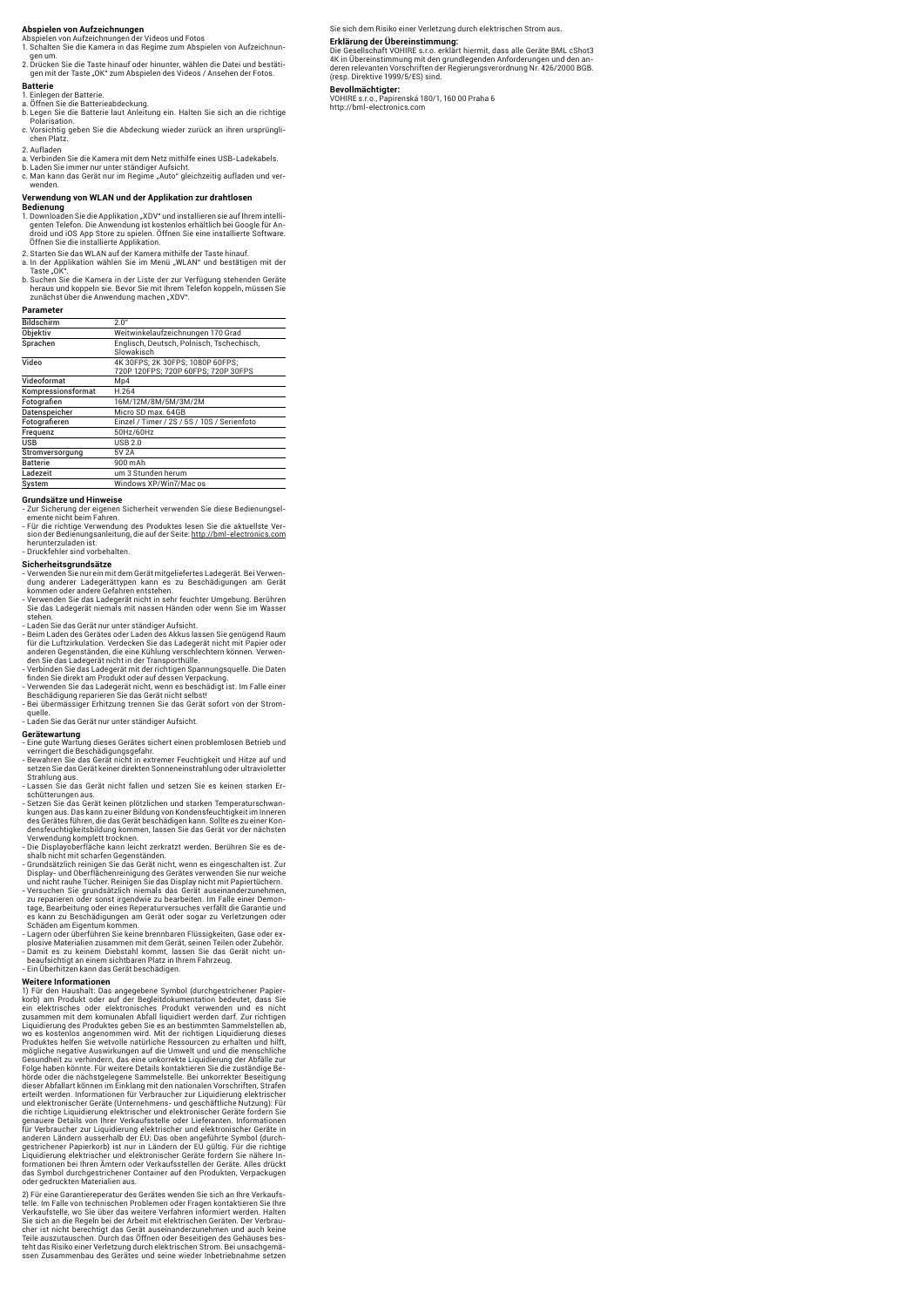**Vlastnosti produktu**<br>- Zařízení disponuje voděodolným obalem, který umožňuje natáčet až v 30<br>- metrové hloubce.<br>- Vyměnitelná baterie pro jednodušší výměnu

- 
- 
- Vysoká odolnost ve voděodolném krytu Možnost přehrávání videí v průběhu dobíjení Automatické vytváření Slow motion videí Širokoúhlý objektiv
- 
- HDMI výstup Webová kamera
- 
- Micro SD karty (SDHC, SDXC) až do velikosti 64GB Video ve formátu:4K/2K/1080P/720P

- Podpora fotografických režimů: jednotlivé foto / sériové foto - Extra lehká, malé rozměry



1) Zap./Vyp. / Volba režimů 2) Nahoru / WI-FI 3) Dolů 4) Objektiv

5) Slot pro kartu 6) USB slot 7) HDMI konektor 8) OK / Spoušť

# **Začínáme**

# Zapnutí: - Zmáčkněte tlačítko Zapnutí/režim.

Vypnutí: - Zmáčkněte a přidržte tlačítko Zapnutí/režim.

**Přehled**<br>Zapněte kameru a opakovaně zmáčkněte tlačítko Zapnutí/režim, tím se<br>dostanete ke kamerovým režimům a k nastavení kamery. Režimy se objeví<br>v následujícím pořadí:

|               | <b>THUSICARDIAN POIGNI.</b> |  |  |
|---------------|-----------------------------|--|--|
| Video         | Natáčení videí              |  |  |
| Foto          | Pořizování fotografií       |  |  |
| Slow motion   | Natáčení zpomalených záběrů |  |  |
| <b>Záznam</b> | Přehrávání záznamu          |  |  |
| Nastavení     | Nastavení vlastností kamery |  |  |
|               |                             |  |  |

**Nastavení**  $\overline{\mathbf{1}}$  $\mathbf{a} \equiv \mathbf{0} \times$  $\mathbf{a} \equiv \mathbf{0}$  >

Stiskněte tlačítko OK pro vstup do nastavení. Opakovaně stiskněte tlačítko Volba režimů pro procházení možností a tlačítkem OK potvrďte volbu.

| Nastavení videa   |                                                                                              |
|-------------------|----------------------------------------------------------------------------------------------|
| Rozlišení videa   | 4K 30FPS / 2.7K 30FPS / 1080P 60FPS / 1080P<br>30FPS / 720P 120FPS / 720P 60FPS / 720P 30FPS |
| Zvuk videa        | Zap. / Vyp.                                                                                  |
| Časová prodleva   | OFF/0.5S/1S/2S/5S/10S/30S/60S                                                                |
| Cyklické natáčení | $Vyp.$ / 2 min / 3 min / 5 min                                                               |
| Slow - motion     | 1080P 60FPS / 720P 120FPS                                                                    |
| Nastavení Foto    |                                                                                              |
| Rozlišení         | 16M/12M/8M/5M/3M/2M                                                                          |
|                   | -- --- --- - -- - - - - -                                                                    |

| Nastavení           |                                            |
|---------------------|--------------------------------------------|
|                     |                                            |
| v záznamu           |                                            |
| Zobrazení času      | Zap./Vyp.                                  |
| Automatické vypnutí | 1min/3min/5min/Vyp.                        |
| obrazovky           |                                            |
| Automatický spořič  | Zap./Vyp.                                  |
| LED signalizace     | Zap./Vyp.                                  |
| WIFI                | Zap./Vyp.                                  |
| Otáčení obrazu      | Zap./Vyp.                                  |
| Vyvážení bílé       | Auto / Slunce / Zataženo / Umělé osvětlení |
| Expozice            | $-3+3$                                     |
| Sériové foto        | 3P/S, 5P/S, 10P/S, OFF                     |
| Auto                | 3S/10S/15S/20S/30S/OFF                     |
| Casovač             | 3S/5S/10S/20S/OFF                          |

| Jazyky | Angličtina, Němčina, Čeština, Slovenština,<br>Polština |
|--------|--------------------------------------------------------|
| Datum  | 2015/01/01 12:00:00                                    |
| Formát | Potvrzení / zrušení                                    |

| Obnovit tovární<br>nastavení |                           | Potvrzení / zrušení |             |  |
|------------------------------|---------------------------|---------------------|-------------|--|
| Micro SD                     | 4K 30FPS /<br>1080P 60FPS | 1080P 30 FPS        | 720P 60 FPS |  |

| ١O     | min            |
|--------|----------------|
| 32GR   | 32D.           |
| 60 min | าเท            |
|        | 160 min<br>min |

**Video režím**<br>1. Pro nahrávání vídea musí být kamera v režimu video.<br>2. Pokud je ikona ██ | na obrazovce, stiskněte tlačítko "OK" pro spuštění na-<br>+ táčení, spuštění nahrávání signalizuje blikající červená ikona.<br>3. Opěto

# **Pořizování fotografií**

1. Pro pořizování fotografií musí být kamera v režimu fotografování.<br>2. Pokud je ikona na prina obrazovce, stiskněte tlačítko "OK" pro pořízení fotografie.

**Slow - motion režim**<br>1. Ujistěte se, že je kamera v režimu slow motion.<br>2. Pokud je ikona **† n**a obrazovce, stiskněte tlačítko "OK" pro spuštění na-<br>- táčení, spuštění nahrávání signalizuje blikající červená ikona. **Časosběrné natáčení**

- 1. V menu kamery povolte natáčení časosběrného videa a vraťte se do režimu<br>natáčení videa.<br>2. Pokud je ikona █ na obrazovce, stiskněte tlačítko "OK" pro spuštění na-<br>táčení, spuštění nahrávání signalizuje blikající červen
- 

**Přehrávání záznamu**<br>Prohlížení záznamu videí a fotografií<br>1. Přepněte kameru do režimu přehrávání záznamu.

- 2. Stiskněte tlačítko nahoru nebo dolů vyberte soubor, potvrďte tlačítkem OK pro přehrávání videa / prohlížení fotografií. CZ SK
	-

- **Bateri**e<br>1. Vložení baterie<br>a. Otevřete krytku baterie.<br>b. Vložte baterii, podle popisku. Dodržte správnou polarizaci.<br>c. Opatrně vraťte krytku na své původní místo.
- 2. Napájení
- 
- a. Připojte kameru do sítě pomocí USB napájecího kabelu. b. Nabíjejte vždy pod dozorem. c. Lze napájet a používat současně pouze v režimu "Auto".
- 

**Použití WIFI a aplikace k bezdrátovému ovládání**<br>1. Stáhměte si apliakce "XDV" a nainstalujte na chytrý telefon. Aplikace je<br>zdarma dostupná na Google play pro systém Android a na App store pro<br>systémy iOS. Otevřete nains

- 
- 2. Spusťte Wifi na kameře pomocí tlačítka nahoru.<br>a. V aplikaci zvolte "WIFI" menu a potvrďte tlačítkem "OK".<br>b. Vyhledejte kameru v seznamu dostupných zařízení na telefonu a spárujte. .<br>rtelefonu a spárujte<br>ut aplikaci "XDV".

|                       | p. + ynicacjic Kanicia + ocznania dostapnych zanizem na telefona a oparajte.<br>Před spárováním s telefonem je nutná nejdříve zapnout aplikaci "XDV". |
|-----------------------|-------------------------------------------------------------------------------------------------------------------------------------------------------|
| Parametry             |                                                                                                                                                       |
| LCD                   | 2.0"                                                                                                                                                  |
| Objektiv              | Široký úhel záznamu 170 stupňů                                                                                                                        |
| Jazyky                | Angličtina, Němčina, Polština, Čeština,<br>Slovenština                                                                                                |
| Video                 | 4K 30FPS; 2K 30FPS; 1080P 60FPS;<br>720P 120FPS: 720P 60FPS: 720P 30FPS                                                                               |
| Video formát          | Mp4                                                                                                                                                   |
| Kompresní formát      | H.264                                                                                                                                                 |
| Fotografie            | 16M/12M/8M/5M/3M/2M                                                                                                                                   |
| Datové uložiště       | Micro SD max, 64 GB                                                                                                                                   |
| Pořizování fotografií | Jednotlivě / časovač / 2S / 5S / 10S / sériové foto                                                                                                   |
| Frekvence             | 50Hz/60Hz                                                                                                                                             |
| <b>USB</b>            | <b>USB 2.0</b>                                                                                                                                        |
| Napájení              | 5V 2A                                                                                                                                                 |
| <b>Baterie</b>        | 900 m A h                                                                                                                                             |
|                       |                                                                                                                                                       |

Napájecí čas okolo 3 hodin<br>Systém Windows XP/ s XP/Win7/Mac o **Zásady a upozornění**  - Pro zajištění vlastní bezpečnosti nepoužívejte ovládací prvky tohoto pří-

- stroje při řízení. Pro správné zacházení s produktem čtěte nejaktuálnější verzi manuálu,
- která je ke stažení na stránce: http://bml-electronics.com - Tiskové chyby vyhrazeny.

## **Bezpečnostní zásady**

- Používejte pouze nabíječku dodávanou s přístrojem. Při použití jiného typu nabíječky může dojít k poruše přístroje anebo může vzniknout jiné nebezpečí. - Nepoužívejte nabíječku ve vysoce vlhkém prostředí. Nikdy se nabíječky
- nedotýkejte mokrýma rukama nebo stojíte-li ve vodě. Zařízení nabíjejte pod neustálým dohledem
- Při napájení přístroje nebo nabíjení baterie ponechte kolem nabíječky do-<br>statečný prostor pro cirkulaci vzduchu. Nepříkrývejte nabíječku papíry ani<br>jinými předměty, které by mohly zhoršit její chlazení. Nepoužívejte nab ku uloženou v transportním obalu. - Nabíječku připojujte ke správnému zdroji napětí. Údaje o napětí jsou uvede-
- ny na plášti výrobku anebo na jeho obalu. Nepoužívejte nabíječku, je-li zjevně poškozena. V případě poškození za-
- řízení sami neopravujte! V případě nadměrného zahřívání přístroj okamžitě odpojte od přívodu
- energie. Zařízení nabíjet pouze pod neustálým dozorem.

- **Udržba přístroje**<br>- Dobrá údržba tohoto přístroje zajistí bezproblémový provoz a omezí ne-<br>- bezpečí poškození.
- 
- Uchovávejte přístroj mimo extrémní vlhkost a teploty a nevystavujte přístroj dlouhodobě přímému slunečnímu nebo ultrafialovému záření.<br>- Zabraňte pádu přístroje ani jej nevystavujte sliným nárazům.<br>- Nevystavujte přístro žíváním nechte přístroj dokonale vyschnout. - Povrch displeje se může snadno poškrábat. Nedotýkejte se jej ostrými

předměty. - Zásadně nečistěte přístroj, když je zapnutý. K čistění displeje a vnějšího povrchu přístroje používejte měkký netřepivý hadřík. Nečistěte displej pa-

pírovými utěrkami. - Zásadně se nepokoušejte přístroj rozebírat, opravovat nebo jakkoli upravo-

vat. V případě demontáže, úprav nebo jakéhokoli pokusu o opravu dochází k propadnutí záruky a může dojít k poškození přístroje či dokonce ke zranění nebo škodám na majetku. - Neskladujte ani nepřevážejte hořlavé kapaliny, plyny nebo výbušné mate-

riály pohromadě s přístrojem, jeho částmi nebo doplňky. - Aby se zabránilo krádeži, nenechávejte přístroj a příslušenství na viditel-

ném místě ve vozidle bez dozoru.

- Přehřátí může přístroj poškodit.<br>
Další informace<br>
Die Privodní zakonsti: Uvedený symbol (přeškrtnutý koš) na výrobku nebo<br>
Di Pro domácnosti: Uvedený symbol (přeškrtnutý koš) na výrobky nesmí být likvidovany společně s

2) Záruční opravy zařízení uplatňujte u svého prodejce. V případě technických problémů a dotazů kontaktujte svého prodejce, který Vás bude informovat o dalším postupu. Dodržujte pravi<br>movat o dalším postupu. Dodržujte pravidla pro práci s elektrickými zařízen<br>sími. Uživatel není oprávněn rozebí

# **Prohlášení o shodě:**

Společnost VOHIRE s.r.o. tímto prohlašuje, že všechna zařízení BML cShot3<br>4K jsou ve shodě se základními požadavky a dalšími příslušnými ustanove-<br>ními Nařízení vlády č. 426/2000 Sb. (resp. Směrnice 1999/5/ES).

**Zplnomocněný zástupce:**<br>VOHIRE s.r.o., Papírenská 180/1, 160 00 Praha 6<br>http://bml-electronics.com

**BML cShot3 4K** Beach of the control and the pright and the propisku. Dodgrade správnou polarizaci.<br> **BML cShot3 4K** and the control and the control and the control and the control and the control and the control and the c

- **Vlastnosti produktu**<br>- Zariadenie disponuje vodotesným obalom, ktorý umožňuje nahrávať až<br>- v 30 metrovej hĺbke<br>- HD obrazovka pre pohodlnejšie nahrávanie a prehrávanie videí
- 
- Externá batéria pre jednoduchšiu výmenu Životnosť zariadenia
- Možnosť prehrávania videí v priebehu dobíjania Automatické vytváranie Slow motion videí
- 
- Sirokouhlý objektív<br>- HDMI výstup
- Webová kamera Micro SD karty až do veľkosti 64GB
- 
- Video vo formáte: 4K/2K/1080P/720P Podpora režimov fotografie: jednotlivé foto / sériové foto Extra ľahká, malé rozmery
- 

**Ovládanie** 



1) Zap./Vyp. / Voľba režimov 2) Hore / WI-FI



 $B \otimes B \otimes C$ 

 $\mathbf{I}$ 

3) Dole 4) Objektív

v nasledujúcom poradí:

ГI

 $\ddot{\phantom{1}}$ 

 $\blacksquare$   $\blacksquare$   $\blacksquare$   $\blacksquare$   $\blacksquare$   $\blacksquare$ 



Zapnutie: - Stlačte tlačidlo Zapnutie/režim.

Vypnutie: - Stlačte a pridržte tlačidlo Zapnutie/režim.

Video Natáčanie videí Foto Zhotovovanie fotografií Slow motion Natáčenie slow motion videí Záznam Prehrávanie záznamu Nastavenia Nastavenie vlastností kamery

 $\bullet$   $\bullet$   $\equiv$   $\bullet$   $\times$ 

Stlačte tlačidlo OK pre vstup do nastavení. Opakovane stlačte tlačidlo Voľba režimov pre prechádzanie možností a tlačidlom OK potvrďte voľbu.

Rozlíšenie videa 4K 30FPS / 2.7K 30FPS / 1080P 60FPS / 1080P 30FPS / 720P 120FPS / 720P 60FPS / 720P 30FPS

Rozlíšenie 16M/12M/8M/5M/3M/2M

Auto / Slnko / Zamračené / Umelé osvetlen

3P/S, 5P/S, 10P/S, OF

Zap./Vyp.<br>10S/20S/30S/Vyp

nie / zrušenie

**Video režim**<br>1. Pre nahrávanie videa musí byť kamera v režime video.<br>2. Ak je na obrazovke ikona ██ , stlačte tlačidlo "OK" pre spustenie natáča-<br>nia. Spustenie nahrávania signalizuje blikajúca červená ikona.<br>3. Opätovný

**Zhotovovanie fotografií**<br>1. Pre zhotovovanie fotografií musí byť kamera v režime fotografovania.<br>2. Pokiaľ je ikona na prazovke, stlačte tlačidlo "OK" pre zhotovenie fo-<br>tografie.

1. Uistite sa, že je kamera v režime slow - motion.<br>2. Pokiaľ je ikona r. - Ina obrazovke, stlačte tlačidlo "OK" pre spustenie nahrá-<br>2. vania. Spustenie natáčania signalizuje blikajúca červená ikona.

asozperne namravame<br>V menu kamery povoľte nahrávanie časozberného videa a vráťte sa do re-<br>žimu nahrávania videa žimu nahrávania videa. 2. Pokiaľ je ikona na obrazovke, stlačte tlačidlo "OK" pre spustenie nahrá-vania. Spustenie natáčania signalizuje blikajúca červená ikona.

1080P 30 FPS 720P 60 FPS

Časový odstup OFF/0.5S/1S/2S/5S/10S/30S/60<br>Cyklické nahrávanie Vyp. / 2min / 3 min / 5 min Cyklické nahrávanie Vyp. / 2min / 3 min / 5 min Slow - motion 1080P 60FPS / 720P 120FPS

# **Prehľad**  Zapnite kameru a opakovane stlačte tlačidlo Zapnutie/režim, tým sa dosta-nete ku kamerovým režimom a k nastaveniam kamery. Režimy sa objavia

ņ O Б ≎

**Nastavenia** 

**Nastavenia videa** 

**Nastavenie foto** 

obrazovky

v zázname

**Nastavenia** 

 $Micro \Omega$   $4K$  30FPS /

**Slow - motion režim**

**Časozberné nahrávanie** 

**Prehrávanie záznamu**

Prezeranie záznamu videí a fotografií 1. Prepnite kameru do režimu prehrávania záznamu.

**Formát**<br>Reseto

Zvuk videa Zap. / Vyp.

Expozícia -3+3

Vyváženie bielej Auto / Sln<br>Otáčanie obrazu Zap./Vyp. WIFI Zap./Vyp. LED signalizácia Zap./Vyp. Automatický šetrič

Časovanie 3S/5S/10S/20S/OFF Auto 3S/10S/15S/20S/30S/OFF<br>Sériové foto 3P/S, 5P/S, 10P/S, OFF

Automatické vypnutie 1min/3min/5min/Vyp. Zobrazenie času

1080P 60FPS

Jazyky Angličtina, Nemčina, Čeština, Dátum 2015/01/01 12:00:00

 $\frac{1}{7}$ an./Vyp

16GB 120 min 240 min 320 min<br>32GB 60 min 120 min 160 min  $120$  min